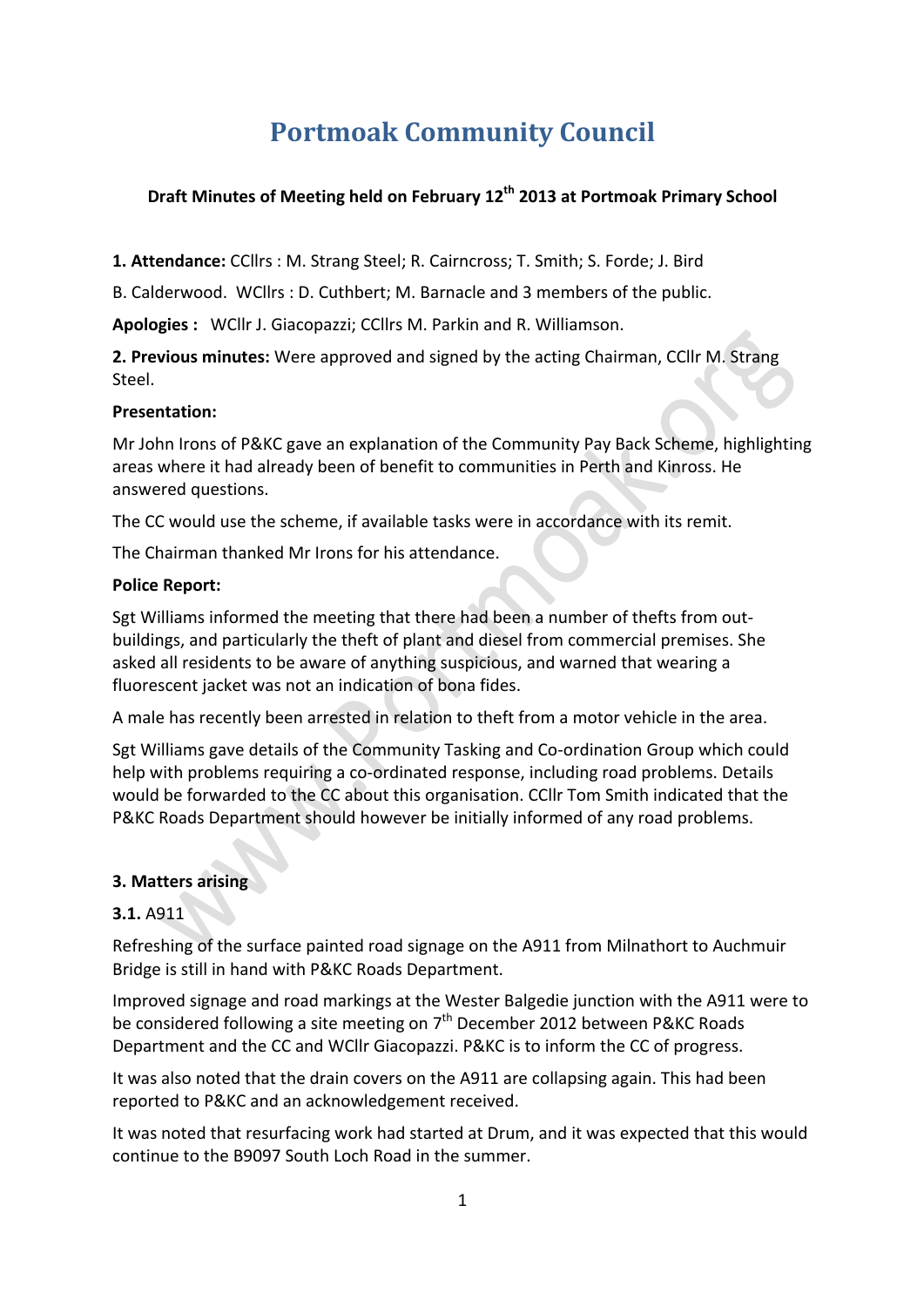Replacement reflective signs at New Gullet Bridge are required. CC to check that P&KC is aware of these missing signs.

**3.2**. Flooding on road between Wester Balgedie and Glenlomond

A legal solution to this problem is still proceeding on the initiative of WCllr Giacopazzi.

**3.3.** Stephen's Field.

Contact with A & J Stephen Ltd is being maintained. A letter was sent to Mr John Stephen on  $16<sup>th</sup>$  January 2013 requesting a meeting to review progress with outstanding matters raised during the meeting with him in October 2012. No reply as yet.

**3.4**. Living Lomonds Landscape Partnership

Contact with the LLLP is being maintained, and they are now copying the CC in on their activity reports. The LLLP had previously explained their intention of linking the Lomond Hills to other Fife areas using paths through Portmoak.

There is an 'open' afternoon at Rothes Halls on 20<sup>th</sup> February 2013, between 1pm and 6pm, to show these proposals.

**3.5.** Lomond Country Inn

It is believed that missives have been concluded for the sale of the Lomond.

**3.6.** Content of Police Reports

These will now include information about solved crimes.

**3.7.** Britain in Bloom - Silver Gilt Award Signs for Scotlandwell

This matter is still in hand with P&KC in conjunction with the replacement of the Scotlandwell village name sign at a new northern A911 location.

#### **3.8**. Wall at foot of Field on A911 at "Greenacres" Kinnesswood

The wall remains unrepaired and partially collapsed. The Chairman has again spoken to the owner. It was suggested that this item could be removed from the minutes since it was a maintenance problem. However, a member of the public said that the wall was unsafe, it spoilt the appearance of the entrance to the village, and it should be repaired.

**3.9.** Developer £400 Contribution for Scotlandwell Trees

Scotlandwell in Bloom have now heard from P&KC. Tree and hedging types have been agreed.

**3.10.** Wester Balgedie to Easter Balgedie Footpath

In January 2013, TRACKS and P&KC had submitted an application to SUSTRANS for part funding (£49,403) of a sealed-surface path costing £98,807, with matched funding to be sought from P&KC Community Greenspace (£14,822) and SITA Trust (£34,582)

The Chairman had written to all concerned parties, including the P&KC Access Officer, to stress the need for this vital piece of missing infrastructure, and had confirmed the CCs support.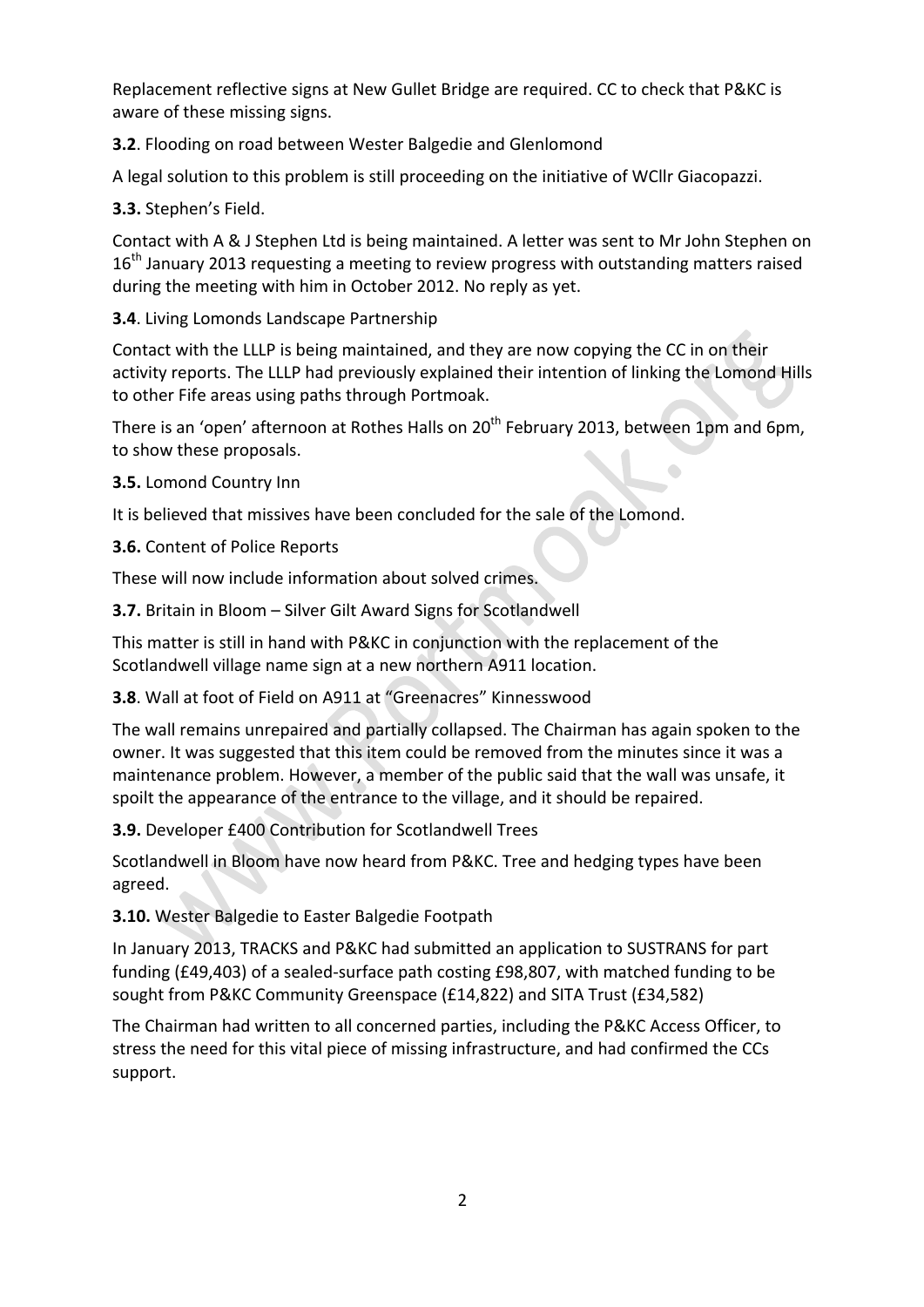In addition, the Chairman had made contact with the Climate Challenge Fund and lodged a formal Expression of Interest in Funding from them. He had also discussed the Footpath with a CCF Development Officer. Funding from the CCF is conditional upon a project being able to demonstrate CO2 reduction. Discussions are continuing.

## **3.11.** Position of Scotlandwell A911 Name Sign

The CC has advised P&KC Roads Department that the preferred location for this sign is adjacent to the new 40mph sign on the A911, north of Scotlandwell. The sign has not been installed as yet.

## **3.12.** HGV Traffic in Portmoak

Following the discussion at the December 2012 CC Meeting, attended by Elizabeth Smith MSP, the Chairman had received an update from her to say that she had met with the Road Haulage Association and other relevant organisations, following receipt of useful information from all our four Ward Cllrs, and she would be reporting in more detail at the March CC meeting.

# **3.13.** Access to the Green from Wellside Park

Verbal confirmation had been received from both WCllr Giacopazzi and Willie Rennie MSP that this link would be constructed. The CC is still working on the provision of a car park on Moss Road. This item will be on the agenda for the CCs April meeting, to be held in Portmoak Hall. It is hoped that there will be a good representation from Scotlandwell residents at that meeting.

## **3.14.** Grit Bin for Portmoak Church

At the request of a resident, the Chairman had asked P&KC for a grit bin to be installed in the Church car park, but this had been refused as this ground was not the responsibility of P&KC.

# **3.15.** Westfield Windfarm Community Benefit Fund

The Chairman has written to Infinis Plc., who are constructing the Westfield Windfarm, to suggest that Portmoak CC should be involved with the management of this Fund.

#### **3.16.** Gritting and Snow Clearing

Wester Balgedie to Glenlomond road. The solution is to have the Glenlomond road upgraded, so that it would be gritted and cleared at weekends as well as weekdays, in accordance with P&KC priorities for snow clearance.

Although P&KC operates a Farmer Assistance Scheme, under which farmers are provided with equipment to clear snow from public roads, it was noted that not one farmer is part of the scheme in Portmoak. The CC has been asked by WCllr Robertson to provide him with names of people in Portmoak who would be willing to be part of the scheme.

#### **3.17.** Vandalism on Golf Course

In response to a previous complaint from a resident, the Chairman had contacted the Golf Club Secretary, who had no knowledge of any recent vandalism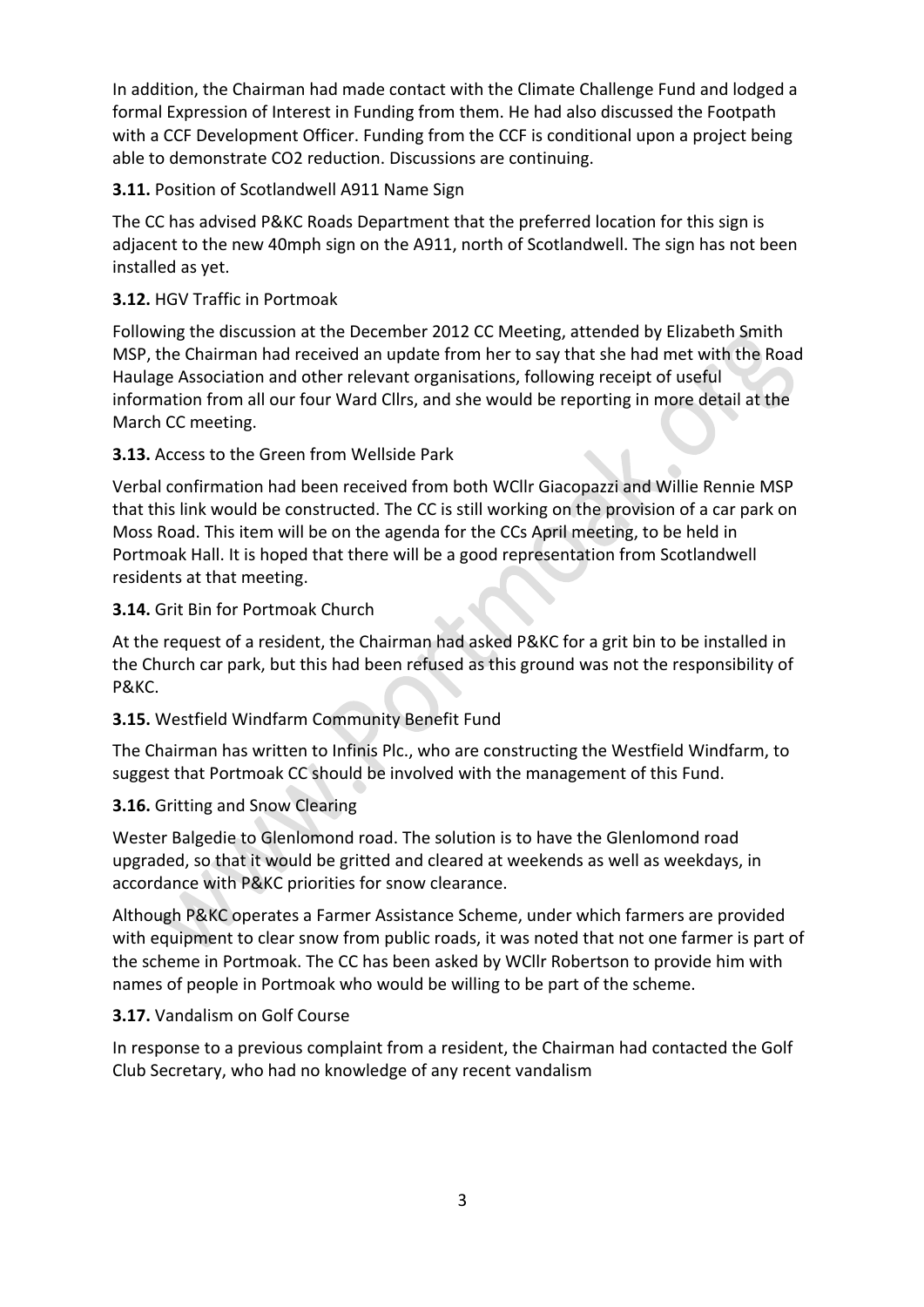## **3.18.** Munduff Hill Weather Dome.

After consultation with the Meteorological Office, the Chairman reported that the weather station dome on Munduff Hill was painted white for operational reasons, and could not be any other colour.

## **4. Reports**

## **4.1. Treasurers Report**

Bank balances at 31<sup>st</sup> January 2012 were General account, £417.16 and MBW account, £355.75 Total £772.91

## **4.2. Roads and Paths**

Road and path issues had been dealt with previously.

## **4.3. Planning**

Three applications had been considered by the CC and it was agreed that no comment would be made on any of these. This was the decision of the entire CC.

1. 12/02066/FLL Alteration and replacement of Radome, Meteorological Station, Munduff Hill, Auchmuir Bridge.

2. 13/00077/FLL Land East of Whitecraigs, amendment of site boundary to allow footpath.

3. 12/01765/FLL Erection of three Wind Turbines at Tillyrie Hill, Milnathort.

# **4.4. Local Development Plan**

WCllr Barnacle was asked to comment on the progress of the Local Development Plan.

Before the Local Development Plan can be approved by Scottish Ministers, and adopted by P&KC, the unresolved issues raised during the consultation period of the Proposed Plan are subject to examination and comment by a Reporter from the Scottish Government's Directorate for Planning and Environmental Appeals (DPEA). A summary of these issues, compiled by P&KC Planners, is submitted. It is then for the Reporter to decide whether to call for further representations, or to hold a public enquiry.

A special P&KC Meeting was held on 23 January 2013 to debate amendments proposed to the draft plan, before its submission to the DPEA. Of the amendments promoted by Portmoak CC, only the amendment relating to restrictions to the height and density of the proposed housing development on the B920 to the South of Scotlandwell was accepted by P&KC, and the draft plan will be amended accordingly.

Regarding another Portmoak submission, to retain the boundary at Kilmagadwood, it was agreed to remove this submission from the list on the basis that this change was purely a planning boundary, and not a settlement boundary.